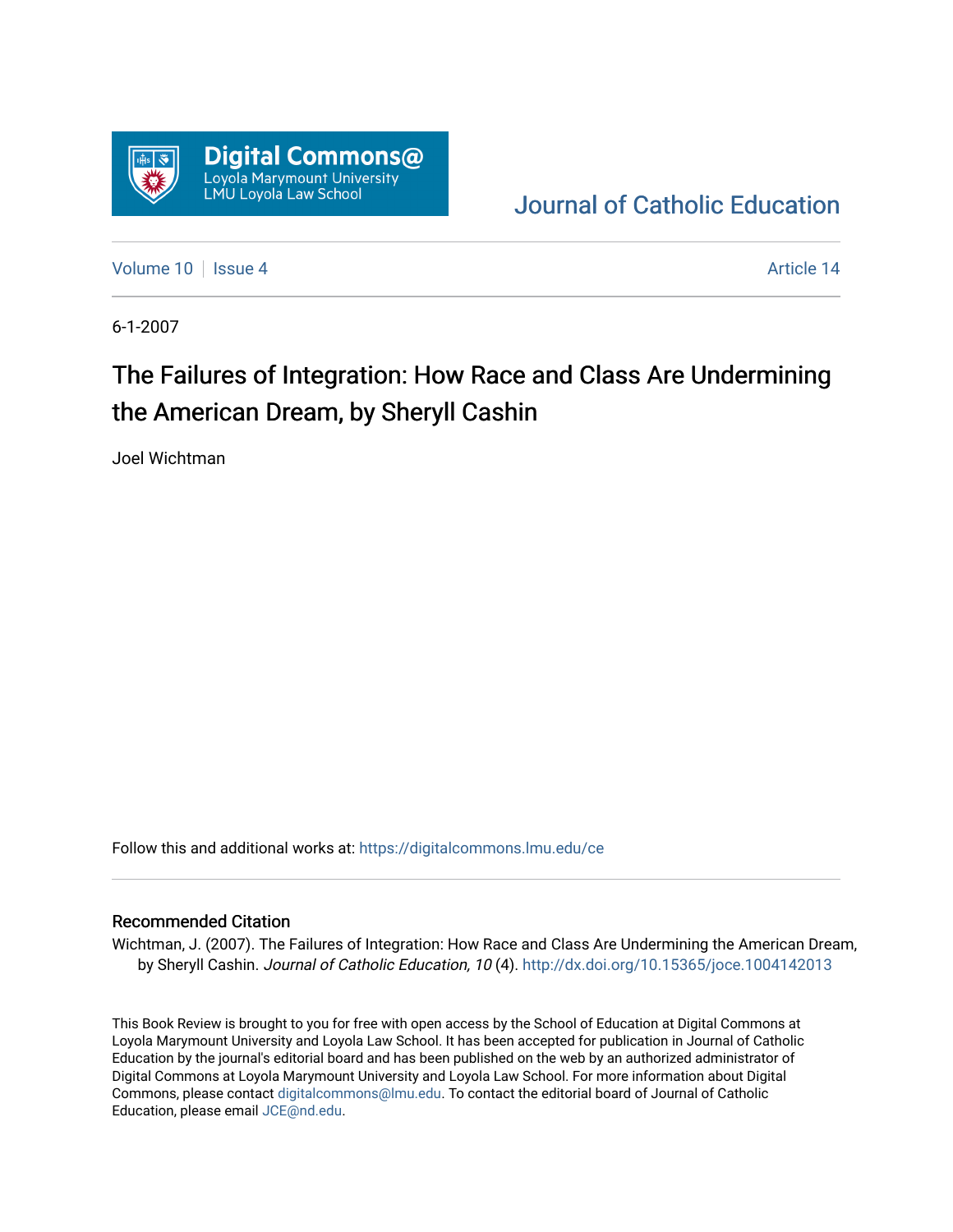### **THE FAILURES OF INTEGRATION: HOW RACE AND CLASS ARE UNDERMINING THE AMERICAN DREAM**

SHERYLL CASHIN PUBLIC AFFAIRS, 2004 \$17.95, 391 pages

*Reviewed by Joel Wichtman*

In *The Failures of Integration: How Race and Class are Undermining the American Dream*, Cashin exposes a segregated America with respect to the real estate market. Understandably, the author's concerns pertaining to racial segregation go far beyond real estate. The underlying message is that even though people tend to say they are for integration their behaviors do not necessarily support these claims. The book is divided into three main parts: facts about the failures of integration, the cost of our failures—a separate and unequal society—and our future. Cashin sets the stage by offering information on current real estate trends highlighting the fact that Blacks have limited choices when it comes to home buying and the quality of living conditions.

Throughout the book, Cashin consistently refers to different race groups using the words Black people and White people. Cashin's use of these words to describe the groups of concern does a terrible disservice to people of color. In this day and age, we are constantly reminded of our responsibility to refer to one another with a sense of humanity. Using the words Black people/White people places an emphasis on the color of the skin and devalues who the people are. "People of color" or "people who are Black/White" would have been a better choice of words.

Through research and personal experience in metropolitan areas across the US, Cashin identifies several factors that influence people who are Blacks' achievement of the American dream. The first factor is related to comfort level. Because of the history of discrimination and the hostility against them, people who are Black consider primarily Black neighborhoods more attractive than primarily White neighborhoods. Money is another limitation keeping people who are Black from movement out of the urban areas. The cost of real estate is significantly higher in the predominantly White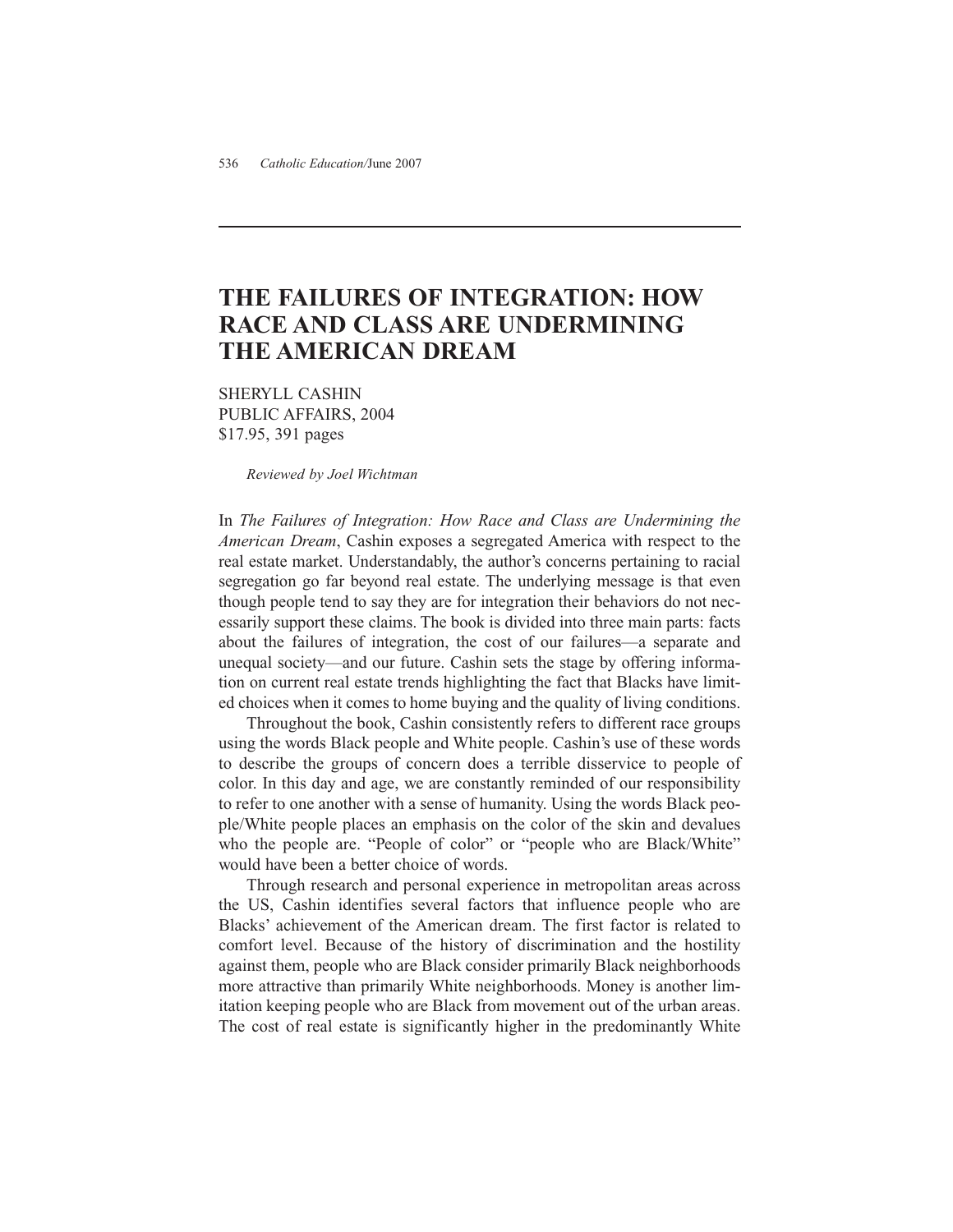suburban areas. Another limitation governing one's decision is referred to as the Black middle-class dilemma. People who are Black that have the monetary capabilities of getting out of the predominantly Black neighborhood are confronted with future uncertainty. Affluent of color people seek solitude and opportunity in White suburban neighborhoods; however, the influx of Black residents only leads to decreased property values and the fleeing of people who are White.

In addition to the pitfalls people who are Black face, Cashin offers five major assumptions about suburban life: (a) I can escape neighborhoods of poverty, particularly Black ones; (b) My children will be able to attend good public schools. They will be prepared, may be even well prepared for college; (c) My neighborhood will be free of crime; (d) My property taxes will be manageable, and I will receive better government resources at lower cost than I would in the city; (e) I will be able to buy all of the things I want and need with stores located near where I live. I will have a wide range of options for eating out near where I live.

Black families face a major problem when it comes to the purchase of real estate. They can either move to neighborhoods that are in correlation to Cashin's assumptions, thus becoming property rich and cash poor. Or they can move to areas that are more integrated, yet find a significant drop in the targeted assumptions. This problem becomes a direct result of the inability of minority families to get ahead.

Cashin acknowledges that segregation is sometimes a matter of choice. People tend to surround themselves with people who are like them socially, economically, and racially.

The author also refers to the costs of maintaining this separatist behavior taken on by the White population. These "costs" are centered on the financial expenses incurred in remaining separated from other races, particularly Blacks. Cashin illustrates her point describing White neighborhoods, armed with beautiful parks and centrally located with respect to the arts, consumerism, and reputable public schools. Cashin goes on to say that people who are White contribute to the separatists' beliefs without understanding the consequences of these actions. Not only are these ideas rooted in reality but they are presented in a manner that requires the reader to do a self-evaluation, leading to the realization that everyone is fueling the separatist fire.

Cashin presents frustration concerning the disparity in academic achievement of poor minority students. Because of the status of these schools, the students are not able to develop the skills they need to be successful in the world. This, in turn, leads to a high incidence of unemployment and widespread degradation within the neighborhoods they call home. Furthermore, Cashin believes that poor minority students are in dire need of